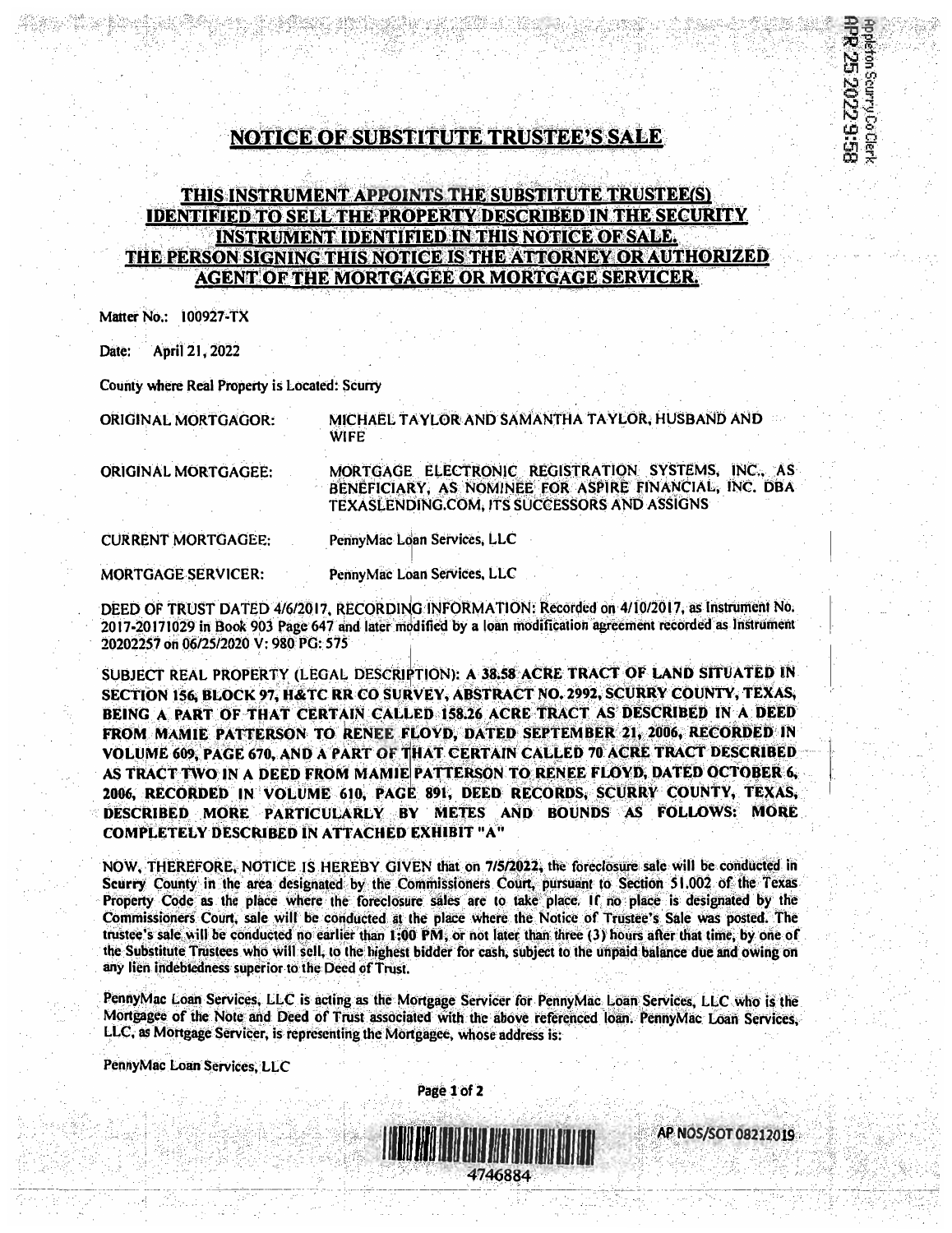Matter No.: 100927-TX

3043 Townsgate Rd, Suite 200 Westlake Village, CA 91361

The Mortgage Servicer is authorized to represent the Mortgagee by virtue of a servicing agreement with the Mortgagee. Pursuant to the Servicing Agreement and Texas Property Code §51.0025, the Mortgage Servicer is authorized to collect the debt and to administer any resulting foreclosure of the property securing the above referenced loan.

WHEREAS, in my capacity as attorney for the Mortgagee and/or its Mortgage Servicer, and pursuant to Section-51.0076 of the Texas Property Code, I HEREBY APPOINT AND DESIGNATE MARSHA MONROE, TERRY BROWDER, LAURA BROWDER, PAUL A. HOEFKER, ROBERT L. NEGRIN or either one of them, as Substitute Trustee, to act, either singly or jointly, under and by virtue of said Deed of Trust and hereby request said Substitute Trustees, or any one of them to sell the property in said Deed of Trust described and as provided therein. The address for the Substitute Trustee as required by Texas Property Code, Section 51.0075(e) is Aldridge Pite, LLP, 701 N. Post Oak Road, Suite 205, Houston, TX 77024, Phone: (713) 293-3618.

Assert and protect your rights as a member of the armed forces of the United States. If you are or your spouse is serving on active military duty, including active military duty as a member of the Texas National Guard or the National Guard of another state or as a member of a reserve component of the armed forces of the United States, please send written notice of the active duty military service to the sender of this notice immediately.

etlavels. By: Paul A. Hoefker, Attomey

Robert L. Negrin, Attorney Aldridge Pite, LLP 701 N. Post Oak Road, Suite 205 Houston, TX 77024

Return to: **ALDRIDGE PITE, LLP** 4375 JUTLAND DR., SUITE 200 P.O. BOX 17935 SAN DIEGO, CA 92177-0935 FAX #: 619-590-1385 866-931-0036